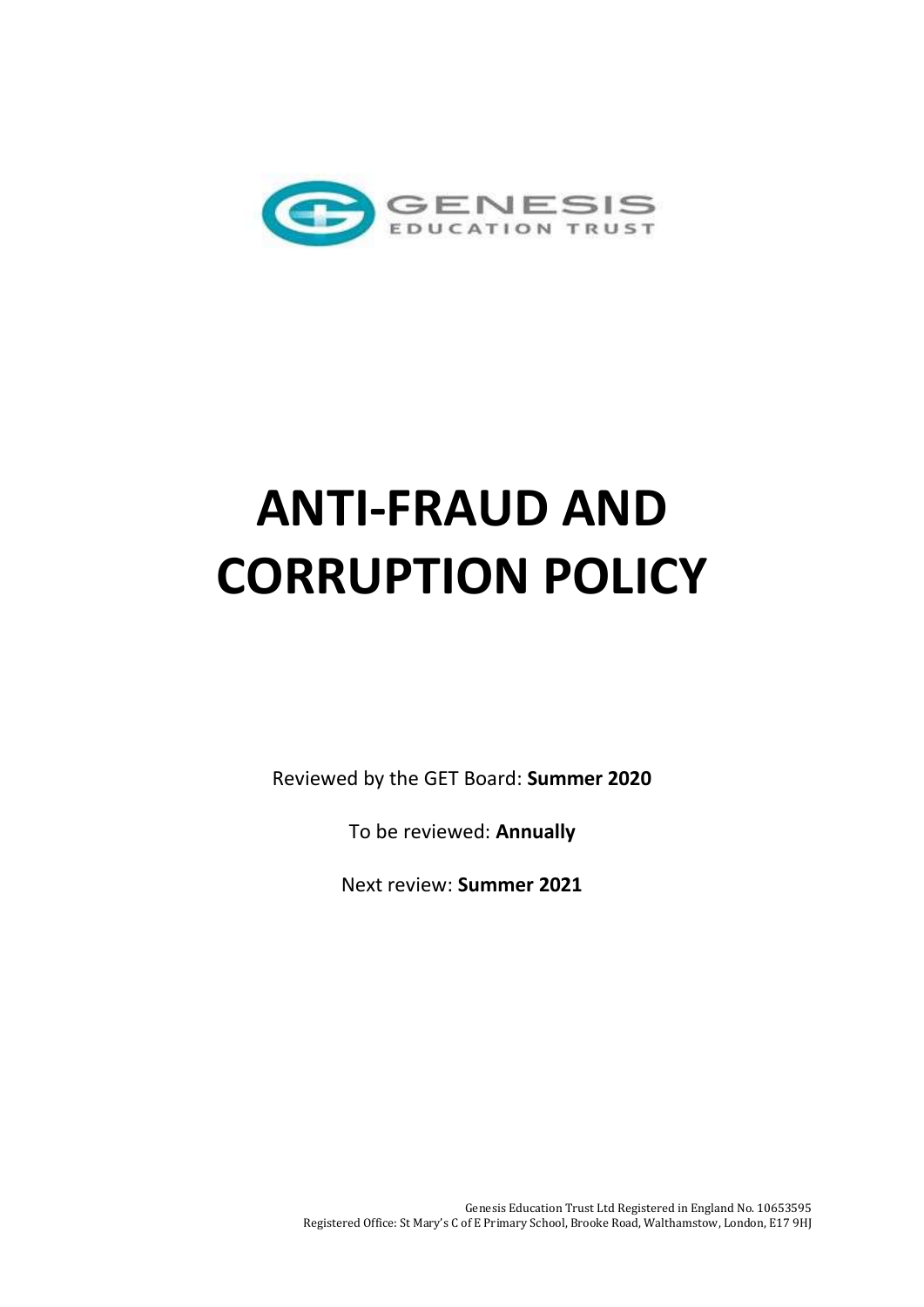# **GENESIS EDUCATION TRUST ANTI-FRAUD AND CORRUPTION POLICY**

# **Summary**

This policy and procedure defines the expected conduct of all staff engaged by Genesis Education Trust (GET), whether in paid or voluntary employment, in relation to deterring and/or detecting fraud and corruption, and who to report it to.

It includes clear guidelines on what is acceptable in terms of gifts and hospitality and how these matters are declared.

Also, reference is made to other Get policies where appropriate.

#### **1. Introduction:**

GET is committed to ensuring that it acts with integrity and has high standards of personal conduct. Everyone involved with GET has a responsibility in respect of preventing and detecting fraud. All staff and governors have a role to play. GET also recognises the role of others in alerting them to areas where there is suspicion of fraud.

- 1.1 Recognising a potential fraud and being able to report it is just as important as the measures to prevent and detect.
- 1.2 It is the duty of all employees, Governors, Directors and members at GET to take reasonable steps to limit the possibility of corrupt practices, and it is the responsibility of the Responsible Officer and Auditors to review the adequacy of the measures taken by GET to test compliance and to draw attention to any weaknesses or omissions.
- 1.4 Any investigation carried out in relation to alleged irregularities is linked to the GET's Disciplinary & Dismissals procedure.

#### **2. Definitions:**

2.1 Fraud

Fraud is a general term covering theft, deliberate misuse or misappropriation of assets or anything that leads to a financial advantage to the perpetrator or others upon whose behalf he or she acts, even if these "others" are in ignorance of the fraud. Fraud is in fact intentional deceit and for this reason it cannot include negligence.

Fraud incorporates theft, larceny, embezzlement, fraudulent conversion, false pretences, forgery, corrupt practices and falsification of accounts.

2.2 Corruption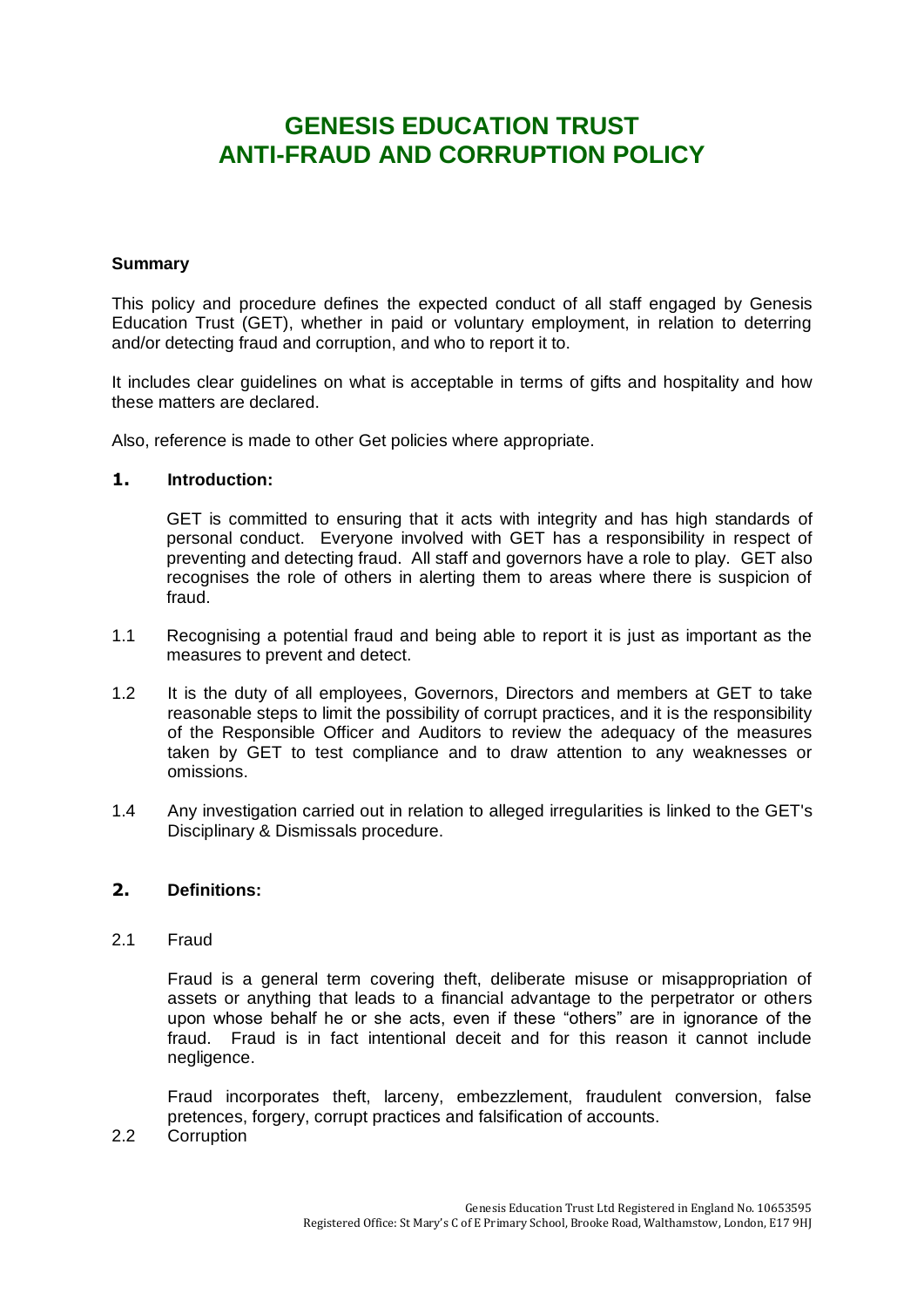The term 'corrupt practices' is defined for the purpose of this code as the offering, giving, soliciting or acceptance of an inducement or reward which may influence the actions taken by GET, its staff governors, directors or members

2.3 Gifts and Hospitality

Any gifts, rewards and benefits that are disproportionately generous or that could be seen as an inducement to affect a business decision should be declared.

The acceptance of gifts and hospitality is a sensitive area where actions can easily be misconstrued. Therefore, employees' actions should be such that they would not be embarrassed to explain them to anyone.

2.4 Irregularities fall within the following broad categories, the first three of which are criminal offences –

• **Theft** - the dishonest taking of property belonging to another person with the intention of depriving the owner permanently of its possession;

• **Fraud** - the intentional distortion of financial statements or other records by persons internal and external to GET, which is carried out to conceal the misappropriation of assets or otherwise for gain;

• **Bribery and corruption (Gifts & Hospitality – see Point 5.)**- involves the offering or the acceptance of a reward, for performing an act, or for failing to perform an act, which leads to gain for the person offering the inducement;

• **Failure to observe**, or breaches of, Scheme of Delegation and Financial Regulations; GET's Procedures which in some circumstances can constitute an irregularity, with potentially significant financial consequences.

- 2.5 Examples of what could constitute fraud and corruption are
	- theft of cash:
	- non-receipt of income;
	- substitution of personal cheques for cash;
	- travelling and subsistence claims for non-existent journeys/events;
	- travelling and subsistence claims inflated;
	- manipulating documentation to increase salaries/wages received, e.g. false overtime claims;
	- payment of invoices for goods received by an individual rather than GET;
	- failure to observe, or breaches of, regulations and/or other associated legislation laid down by GET;
	- unauthorised borrowing of equipment;
	- breaches of confidentiality regarding information;
	- failure to declare a direct pecuniary or otherwise conflicting interest;
	- concealing a generous gift or reward;
	- unfairly influencing the award of a contract;
	- creation of false documents;
	- deception;
	- using position for personal reward.

The above list is not exhaustive and fraud and corruption can take many different paths. If in any doubt about whether a matter is an irregularity or not, clarification must be sought from the Chief Operations Officer.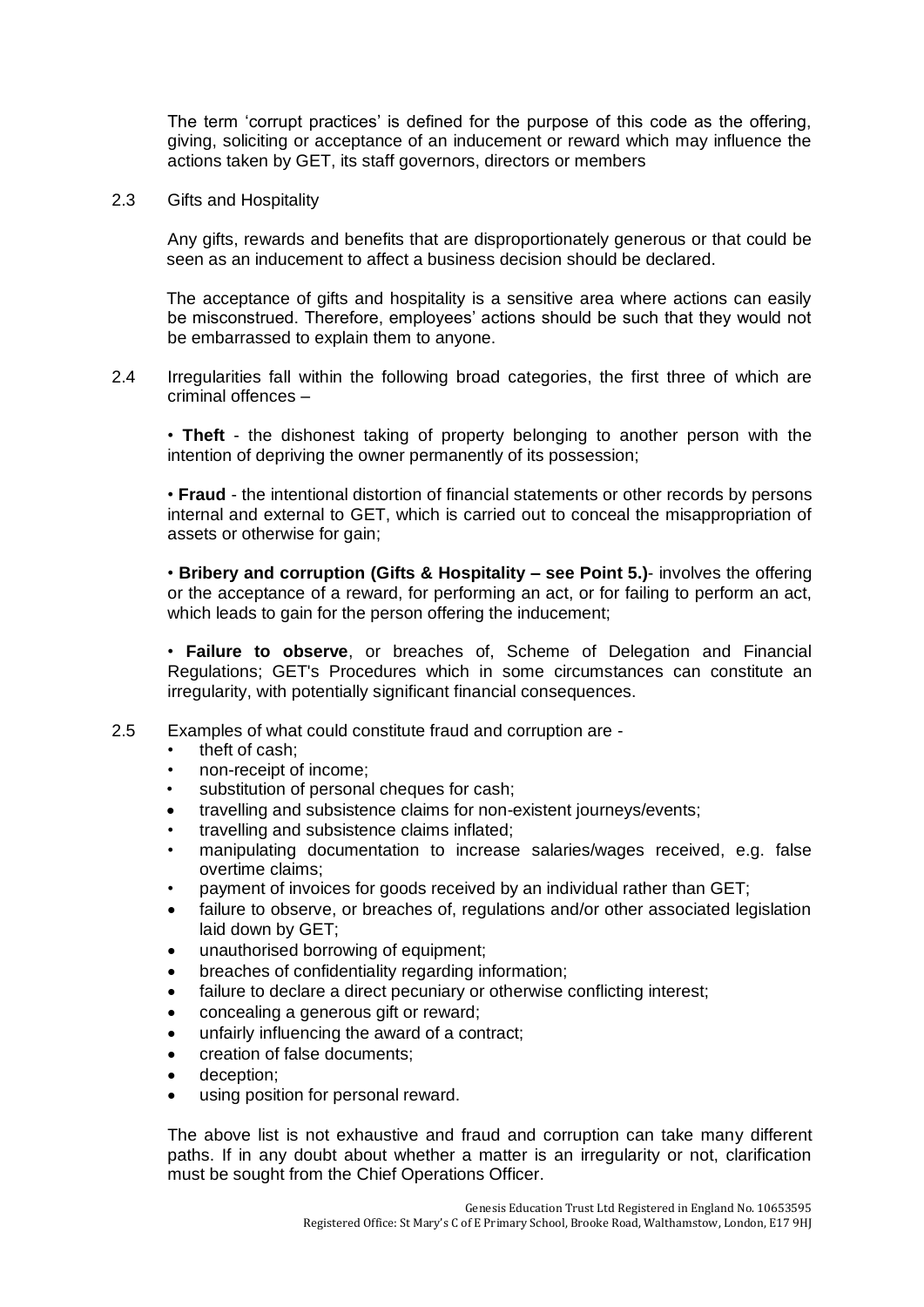2.6 Similarly, if there is concern or doubt about any aspect of a matter which involves an irregularity, or an ongoing investigation into a suspected irregularity, the best approach is to seek advice from the COO/CEO.

### **3. Policy Statement:**

- 3.1 This policy and procedure defines Anti-Fraud & Corruption and Gifts & Hospitality and offers guidance for all staff in GET.
- 3.2 GET aims to be an honest and ethical institution. As such, it is opposed to fraud and seeks to eliminate fraud by the way it conducts GET business. This document sets out the GET's policy and procedures for dealing with the risk of significant fraud or corruption. In order to minimise the risk and impact of fraud, the GET's objectives are, firstly, to create a culture which deters fraudulent activity, encourages its prevention and promotes its detection and reporting and, secondly, to identify and document its response to cases of fraud and corrupt practices.
- 3.3 This policy, in line with the GET's corporate values of integrity, consistency, impartiality, fairness and best practice, provides both staff and management with mutually understood guidelines for the administration of this procedure.
- 3.4 The scope of this procedure extends to all GET employees, permanent, voluntary and fixed term.
- 3.5 Time limits specified in this document may be extended by mutual agreement.
- 3.6 If requested, employees may be accompanied by a recognised trade union representative or work colleague, not involved in any part of the process, at any interviews.

# **4. Gifts & Hospitality:**

- 4.1 These guidelines will help you to judge what sort of gift, and what level of hospitality is acceptable.
- 4.2 The following general rules apply and must guide decisions on receipt of gifts and hospitality as an employee of GET:
	- To accept gifts should be the exception. You may accept small 'thank you' gifts of token value, such as a diary, a coffee mug or bunch of flowers, not over £25 in value. You should notify the Chief Operations Officer of any gift or hospitality over this value for entry in the Register of Business Interests.
	- Always say "no" if you think the giver has an ulterior motive. Be sensitive to the possibility that the giver may think that even small gifts or simple hospitality will elicit a more prompt service or preferential treatment.
	- Never accept a gift or hospitality from anyone who is, or may be in the foreseeable future, tendering for any contract with GET, seeking employment with GET or is in dispute with GET, even if you are not directly involved in that service area.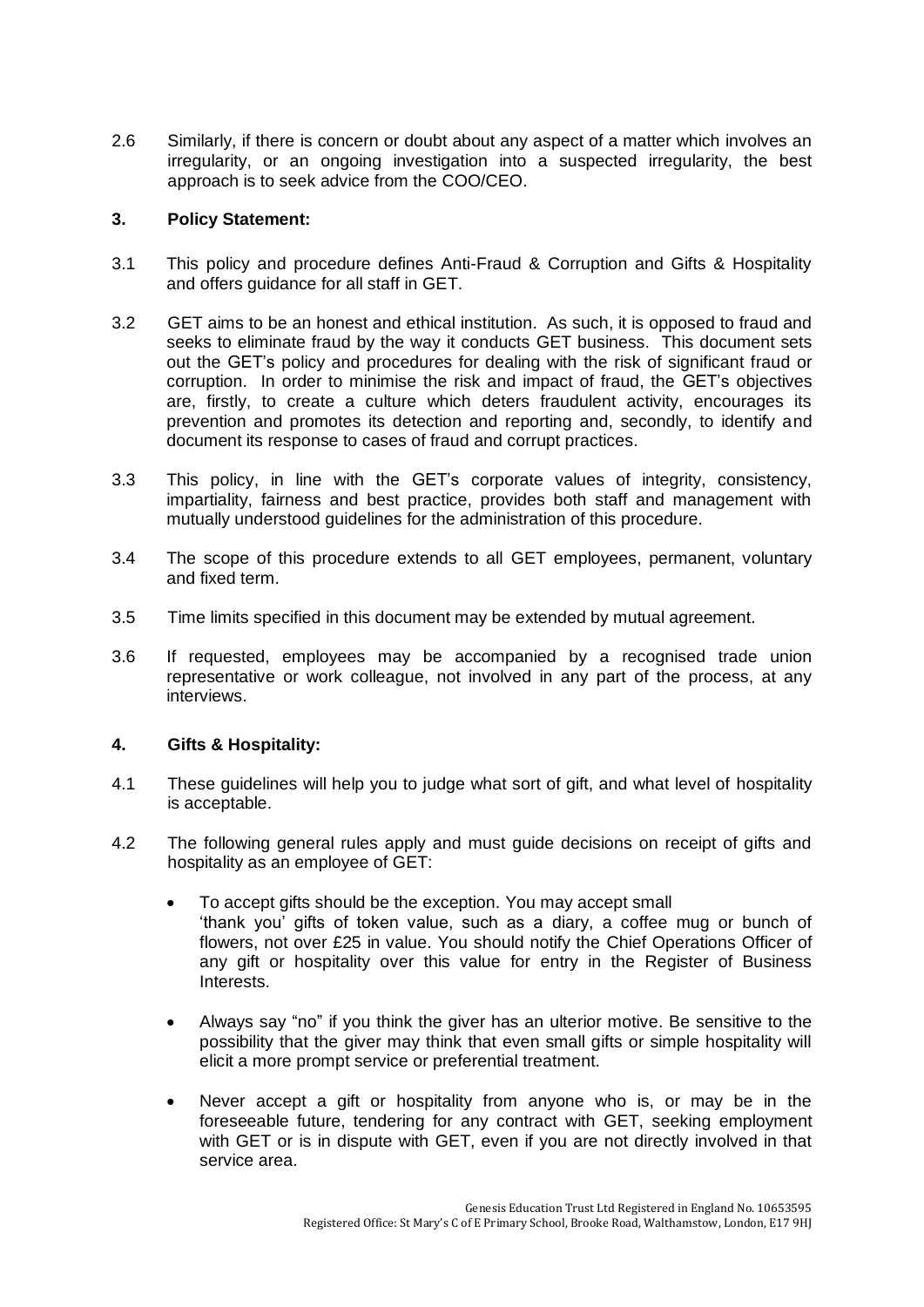- Where items purchased for GET include a 'free gift', such a gift should either be used for GET business or handed to the School Business Manger to be used for charity raffles.
- If you are in doubt about the acceptability of any gift or offer of hospitality it is your responsibility to consult the Chief Operations Officer or Headteacher/Head of School/Executive Head.
- 4.3 A gauge of what is acceptable in terms of hospitality is whether GET would offer a similar level of hospitality in similar circumstances.
	- Occasional working lunches with customers, providers or partners are generally acceptable as a way of doing business provided they are not to an unreasonable level or cost.
	- Invitations to corporate hospitality events must each be judged on their merit. Provided the general rules have been taken into account, it may be acceptable to join other company/organisation guests at:
		- a. sponsored cultural and sporting events, or other public performances, as a representative of GET;
		- b. special events or celebrations.

But, consider the number of these events, and always take into consideration what public perception is likely to be if they knew you were attending.

- Acceptability depends on the appropriateness of the invitations, in terms of the level of hospitality, the frequency and the status of the invited employee. In all such cases the Headteacher/Head of School/Executive Head must be consulted.
- Paid holidays or concessionary travel rates are not acceptable. Neither are offers of hotel accommodation nor the use of company villas/apartments.
- If you are visiting a company to view equipment that GET is considering buying, you should ensure that expenses of the trip are paid by GET. Acceptance of refreshments and/or a working lunch may be acceptable, but care must be taken to ensure that the GET's purchasing and/or tender procedures are not compromised.
- Acceptance of sponsored hospitality that is built into the official programme of conferences and seminars related to your work are acceptable.
- Offers to speak at corporate dinners and social gatherings, or events organised by, for example, a professional body, where there is a genuine need to impart information or represent GET must be agreed in advance with a Headteacher/Head of School/Executive Head. Where your spouse or partner is included in the invitation, and approval has been given for you to attend, it will be acceptable for your spouse or partner to attend as well, but if expenses are incurred, these will be met personally.
- Any invitation you accept should be made to you in your professional/working capacity as a representative of GET.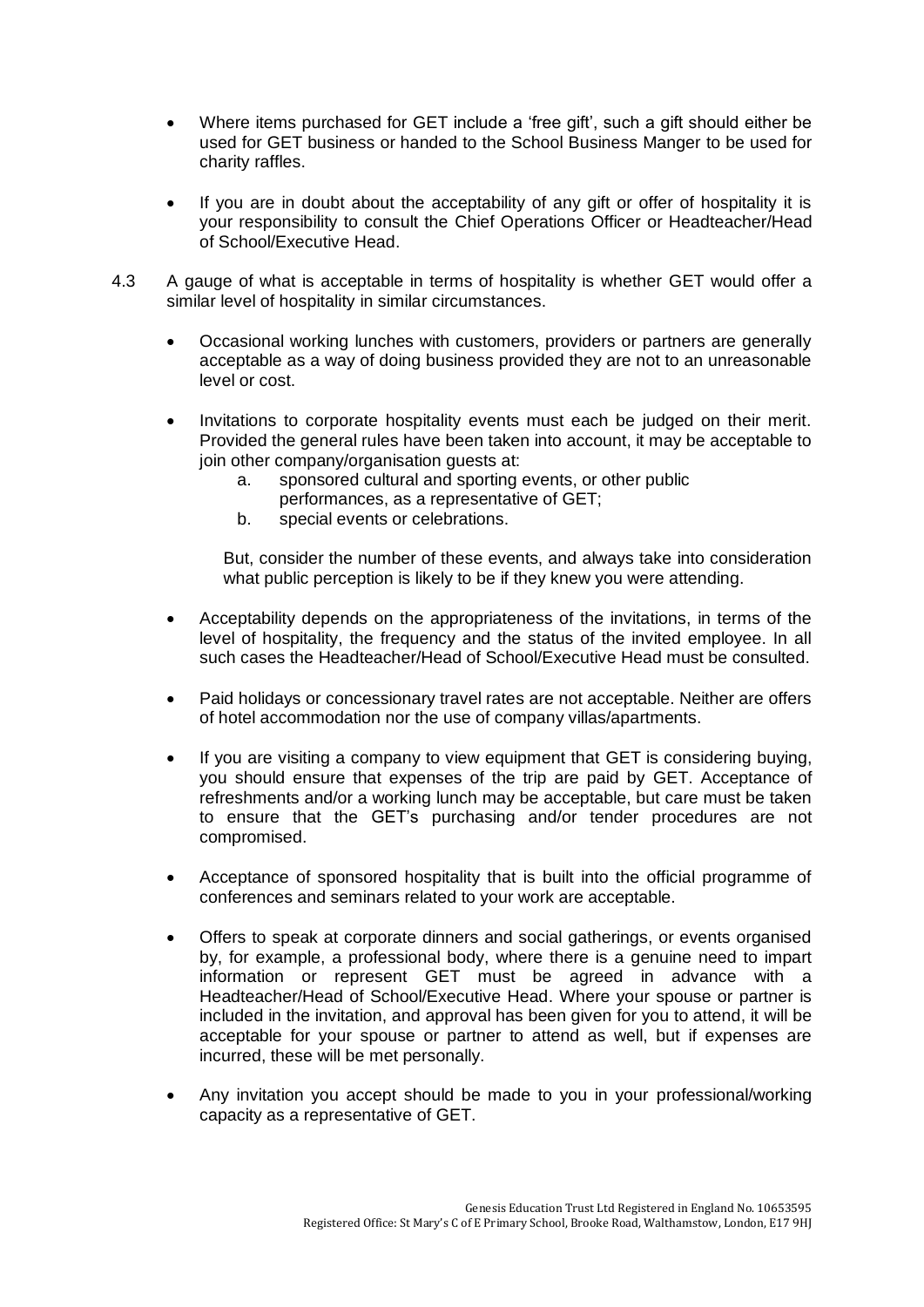#### **5. Roles and Responsibilities:**

#### 5.1 Staff, Governors, Directors and Members

GET has adopted the following measures to demonstrate its commitment to antifraud and corruption:

- Finance & Audit Committees meets regularly;
- A requirement for all staff and governors to declare prejudicial interests and not contribute to business related to that interest;
- A requirement for staff and governors to disclose personal interests;
- All staff and governors are made aware of the understanding on the acceptance of gifts and hospitality;
- Clear recruitment policies and procedures.

Staff, governors, directors and members also have a duty to report another member of staff or governor whose conduct is reasonably believed to represent a failure to comply with the above.

#### 5.2 Responsible Officer

The Responsible Officer has specific responsibility for overseeing the financial arrangements on behalf of the directors.

The main duties of the Responsible Officer are to provide the directors with on-going independent assurance that:

- The financial responsibilities of the directors are being properly discharged;
- The resources are being managed in an efficient, economical and effective manner;
- Sound systems of financial control are being maintained; and
- Financial considerations are fully taken into account in reaching decisions.

#### 5.3 Chief Operations Officer

The Chief Operations Officer has a responsibility for ensuring that effective systems of internal controls are maintained and will safeguard the resources of GET.

In respect of fraud it is therefore the responsibility of the Chief Operations Officer to ensure internal controls prevent and detect any frauds promptly. This includes:

- Proper procedures and financial systems;
- Effective management of financial records;
- Management of the GET's financial position.

#### 5.4 External Audit

The GET's Annual Report and Financial Statements include an Independent Auditors' Report. This report includes a view as to whether the financial statements give a true and fair view and whether proper accounting records have been kept by GET throughout the financial year. In addition, it reports on compliance with the accounting requirements of the relevant Companies Act and confirms compliance with the financial reporting and annual accounting requirements issued by the Dept of Education.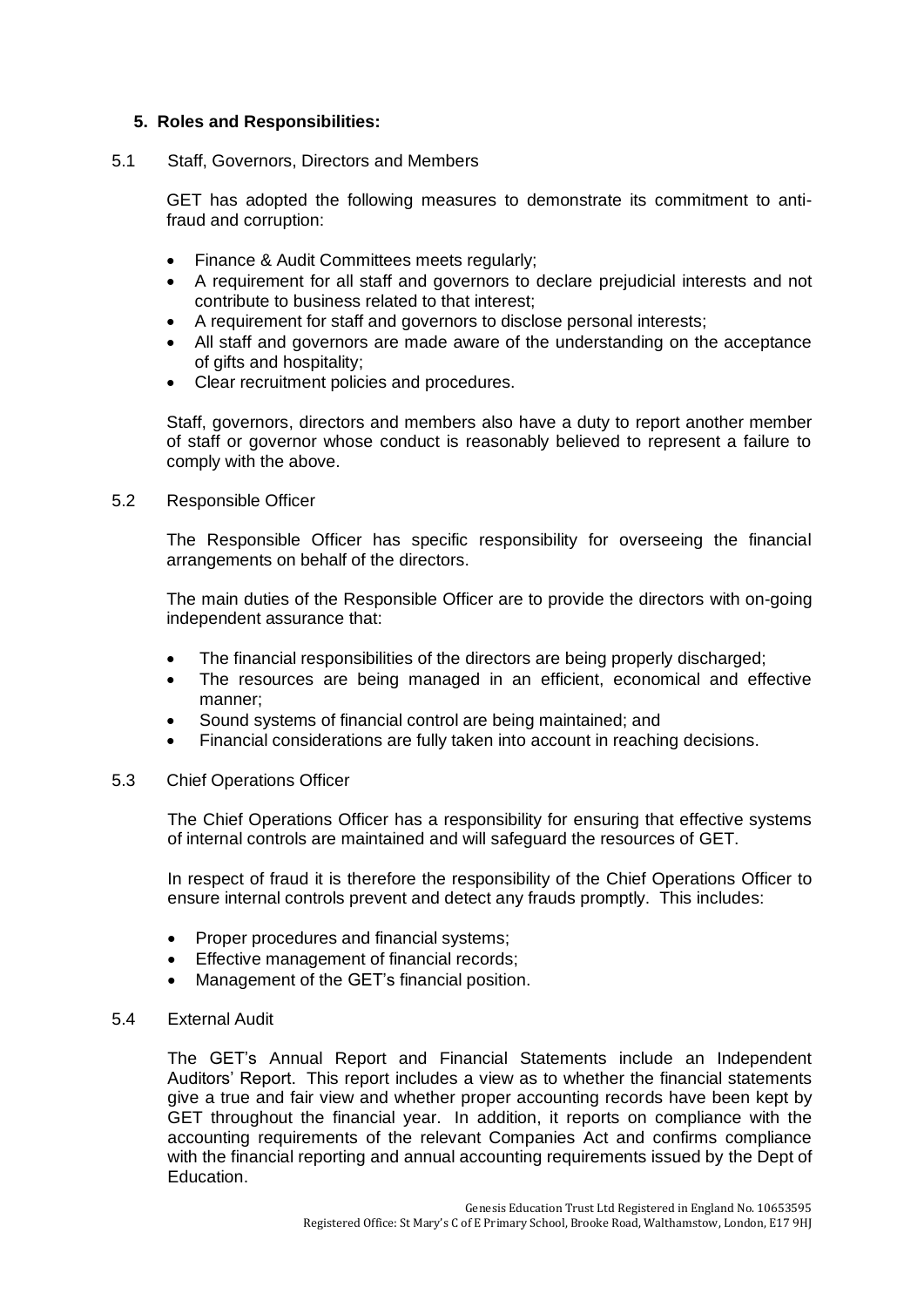# **6. Reporting a Suspected Fraud:**

6.1 All allegations of suspected fraud and irregularities are to be brought to the attention of the Chief Operations Officer and also referred to the Headteacher/Head of School/Executive Head unless this individual is involved in the irregularity in which case the Chair of Governors should be informed.

Please refer to GET Whistleblowing Policy for further guidance.

# **7. Response to Allegations**

- 7.1 The Headteacher/Head of School/Executive Head will have initial responsibility for co-ordinating the initial response. In doing this he/she will consult with the Human Resource advisors regarding potential employment issues. The Headteacher/Head of School/Executive Head will also see legal advice from the GET's solicitors on both employment and litigation issues before taking any further action.
- 7.2 The Chief Operations Officer and Chief Executive Officer will ascertain whether or not the suspicions aroused have substance. In every case, and as soon as possible after the initial investigation, they will pass the matter on to the Chair of Finance committee Even if there is no evidence to support the allegation, the matter must be reported.
- 7.3 The Finance Committee will undertake the management of the investigation.
	- They will, if appropriate, conduct a preliminary investigation to gather factual information and reach an initial view as to whether further action is required.
	- They will determine whether the findings, conclusions and any recommendations arising from the preliminary investigation should be reported to the Chair of Directors.
	- If further investigations are required, they will determine which outside agencies should be involved (police, auditors).
- 7.4 The Headteacher/Head of School/Executive Head is required to notify the Board of Directors of any serious financial irregularities. This action will be taken at the first opportunity following the completion of the initial investigations and will involve keeping the Chair of the Board of Directors fully informed between governor meetings of any developments relating to serious control weaknesses, fraud or major accounting breakdowns.
- 7.5 If evidence of fraud is forthcoming then the Board of Directors will inform the Department for Education as required by the Funding Agreement and will consider whether or not to refer the matter to the police.

# **8. Confidentiality and Safeguards**

8.1 GET recognises that the decision to report a concern can be a difficult one to make, not least because of the fear of reprisal from those responsible for the alleged malpractice. GET will not tolerate harassment or victimisation and will do what it lawfully can to protect an individual when a concern is raised in good faith.